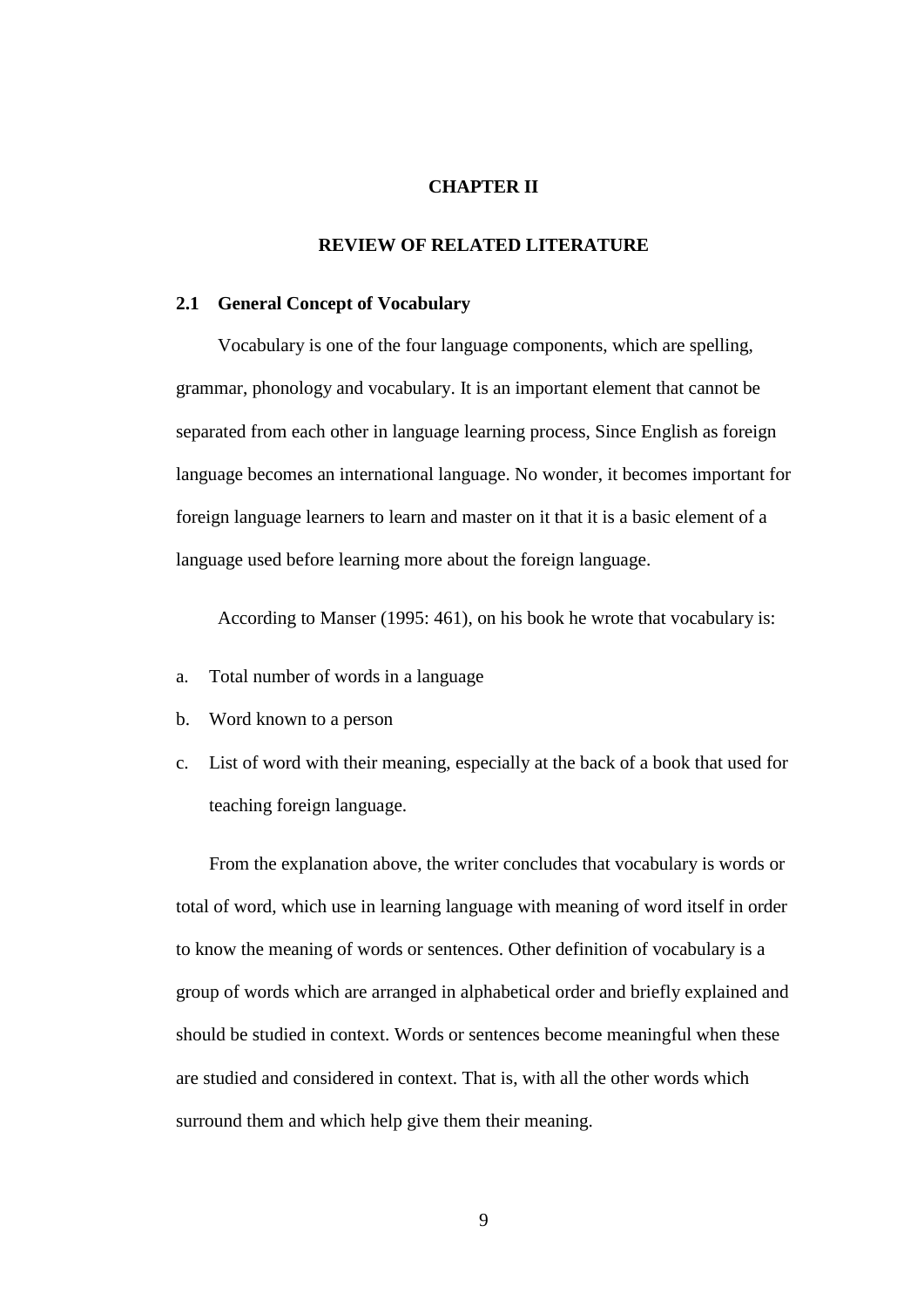In addition, according to Donna Young in Kurniawan Yudhi Nugroho (2007) explains that vocabulary will not only be focused on learning process which leads to improve the students" mastery of language. Furthermore, Vocabulary will let them know about a culture education by looking at its meaning, where vocabularies product learned is completely different from Indonesian language.

Review at the discussions above, the writer concluded that more vocabulary that the learners have, it easy for them to develop their four skills they are: listening, speaking, reading and writing.

#### **2.2 The Meaning of Vocabulary**

Vocabulary is the basic factor which we will be mastered in a language. While in the past until the current is emphasis on language structure, so vocabulary is more important for true second language mastery. Only by accumulating a large number of vocabulary words we can speak fluent English and read quickly. However, vocabulary is not only always the biggest obstacle for primary students but also for junior and senior high school too.

In some literature, the writer found the meaning of vocabulary. There are some definitions of vocabulary. According to Harimurti Kridalaksana in Leny"s journal(2006) "vocabulary is a component of language that maintains all of information about meaning and using word in language". It"s mean that vocabulary gives information about the meaning of the words. According toWebster"s Ninth Collegiate Dictionary in Leny"s journal (2006), vocabulary is a list or collection of word and phrase usually alphabetically arranged, a sum or stock of words employed by a language group individual in a field of knowledge,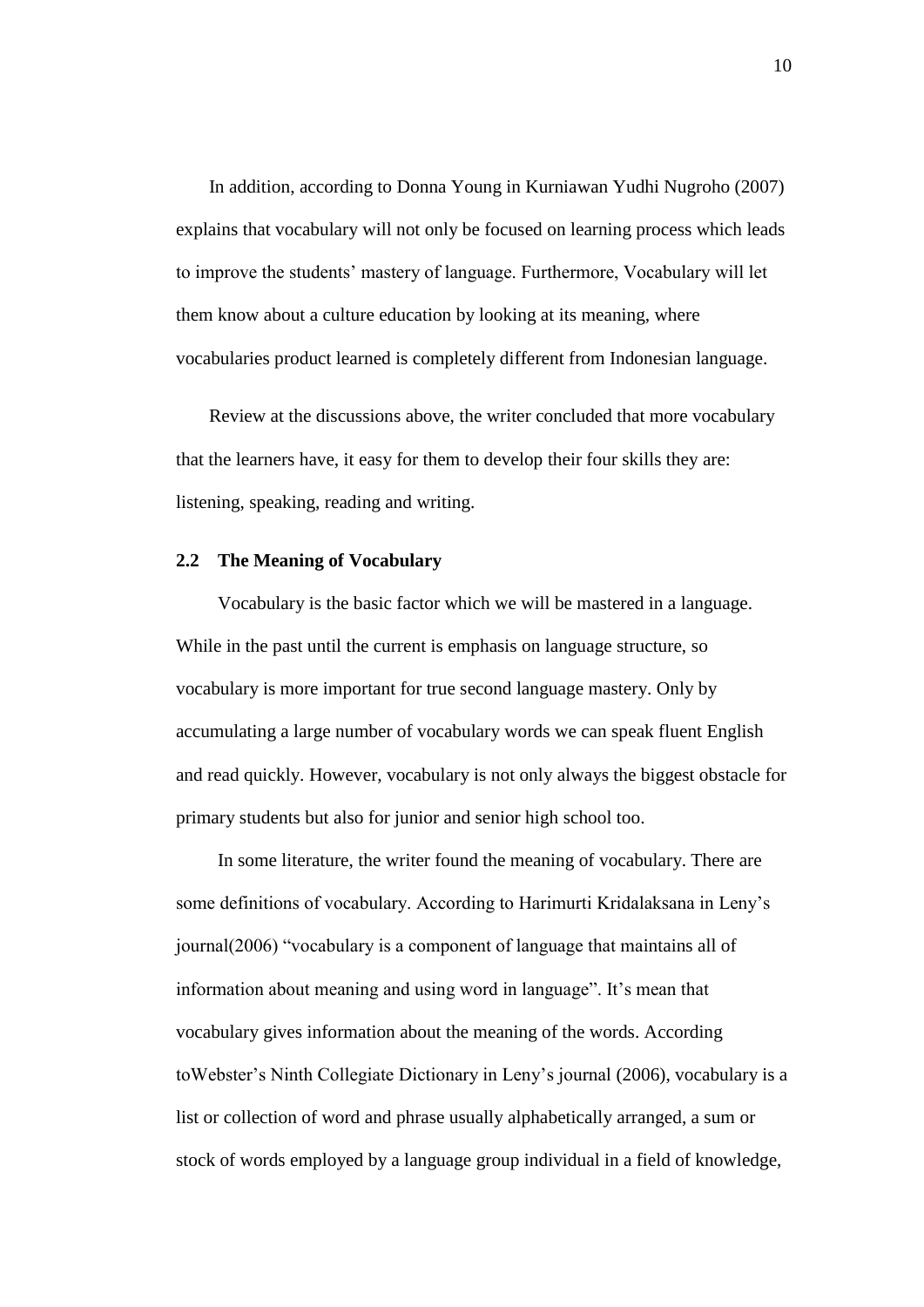a list or collection of terms or codes a vailable for use. So that, she realizes that how important the mastery of vocabulary is and particularly for people who study English as a foreign language.

According to Ryder (as cited in Blachowicz, C., Fisher, P., Ogle, D., & Watts-Taffe, S.) in Wang Chengqian"s journal (2009) said that, there are two things to be examined in the current development of vocabulary education, the first is the amount of research done emphasizing the importance of vocabulary in relationship for school performance, and the second issue is the degree to which teachers have been able to interpret and apply the research in their classrooms. Unfortunately, to examination of vocabulary instruction has revealed that little change in classroom practice, nor in the emphasis on vocabulary as to the manner in which it is presented in commercial programs.

Whereas in the free dictionary note that vocabulary is:

- a. All the words of a language.
- b. The sum of words used by, understood by, or at the command of a particular person or group.
- c. A list of words and often phrases, usually arranged alphabetically and defined or translated, a lexicon or glossary.

According to Hatch and Brown (1995) in Risqi Ekanti Ayuningtyas Palupi, he said that, vocabulary as a list or set of words for a particular language or a list or set of word that individual speakers of language might use.

From the definitions above that vocabulary is a list or collection of alphabetical arranged become words.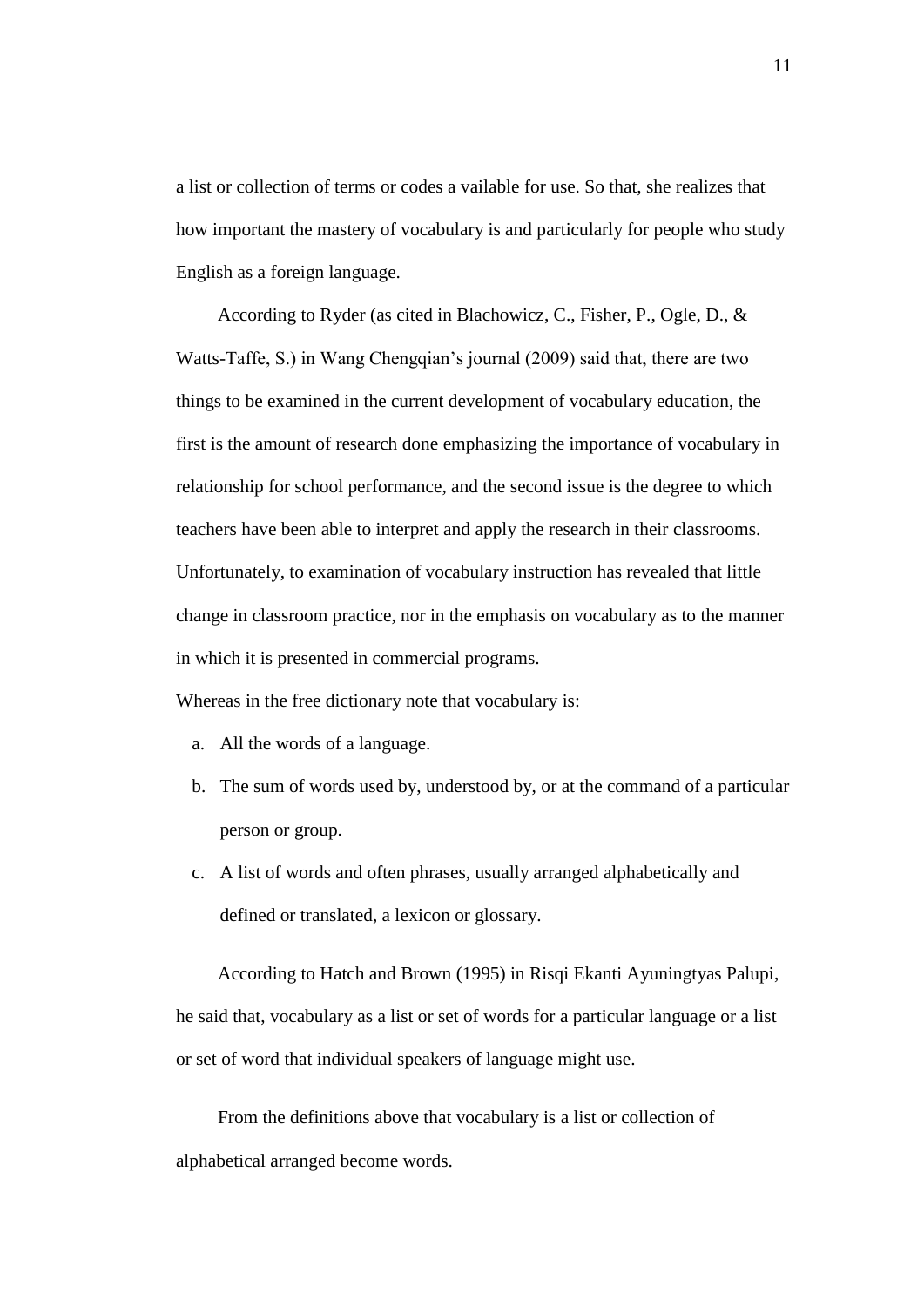### **2.3 The Importance of Learning Vocabulary**

As we know that vocabulary is one of important aspects in teaching language. Without vocabulary, we can difficult to study four skills in English teaching, they are: listening, speaking, reading and writing. As stated by Edward in his book in leny"s paper: Vocabulary is one of the important factor in all language teaching, student must continually be learning words as they learn structure and as they practice sound system.

According to Bo Bennet (2008) in him blog that having a good vocabulary is important to our success. In short, if you speak like an idiot, people will treat you like one. He is not saying this is right, since it is a form of prejudice; however, it does happen in both personal and professional situations. Here are a few more reasons directly related to your success:

- Increasing your vocabulary allows you to use more descriptive words to better communicate your thoughts.
- Understanding the meaning of more words will allow you to better understand information that you are reading or listening to (comprehension), thus increasing your retention.
- Having a larger vocabulary to call upon will help your verbal communication flow and allow you to start eliminating noises such as, "umm" and "uhh".
- Being able to use more colorful words in speaking to others will allow you to project a more intelligent image.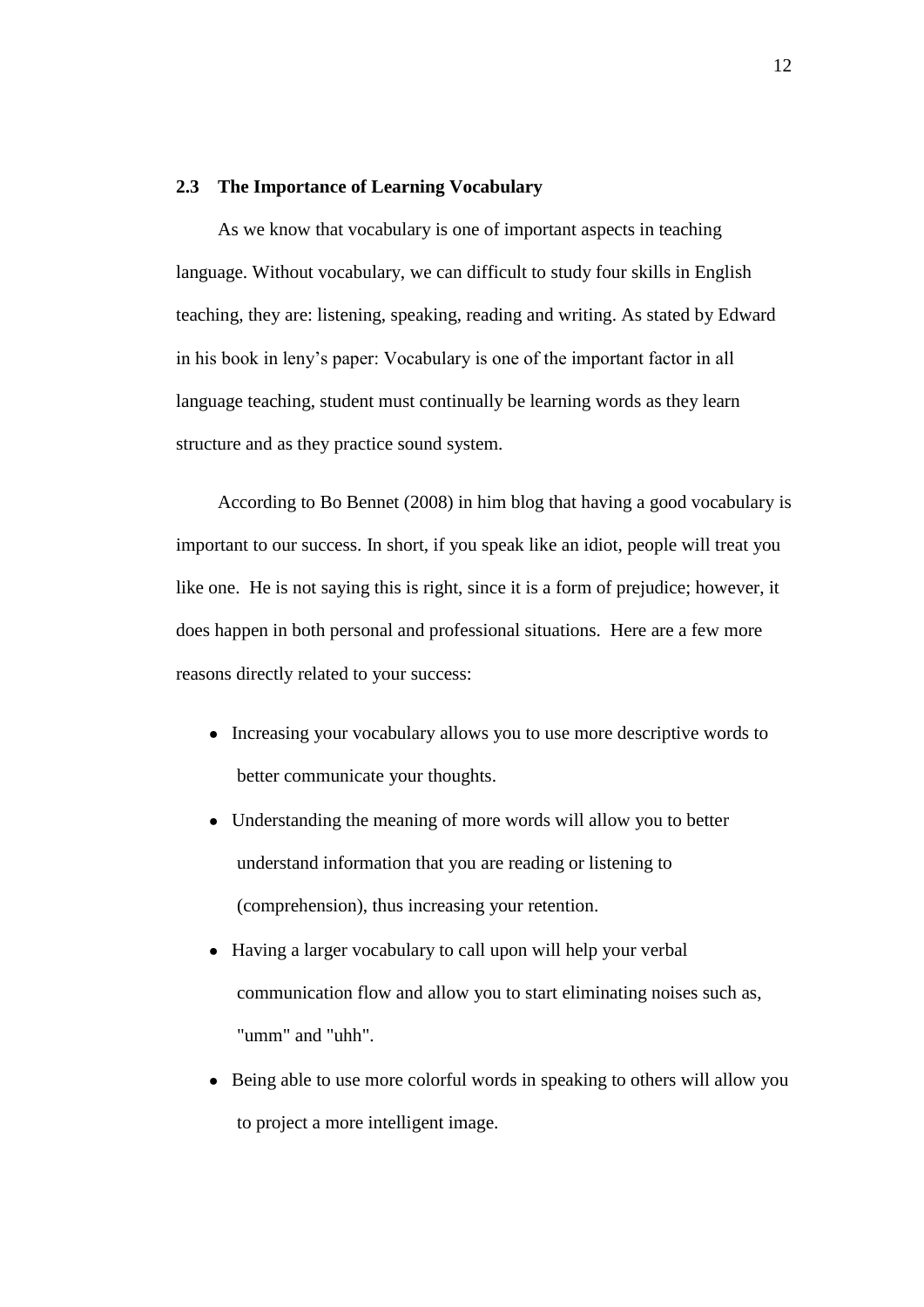Knowing more words will make you a better Scrabble player.

Ur (2009) said that vocabulary is the most important aspect of language to teach. We can understand a reading text and make ourselves understood with almost no grammar, but we cannot get anywhere without vocabulary. It is more important than reading strategies for understanding a text. It is also the best single measure of proficiency.

Based on the explanation above, it is very important to increase the ability of vocabulary mastery as much as possible. It is important to know a lot of words if we want to make progress in a foreign language. Even if the grammar is excellent, we will not be able to communicate the meaning without a wide vocabulary.

#### **2.4 Teaching Vocabulary for young learner**

Teaching vocabulary is not easy. Young learners have different characteristic from adult learners. They usually consist of students at the age of 6 to 12 years old, where all about fun become a part of their world. They have several characteristics and unique. Young learners are very enthusiastic in finding out, understanding and learning everything. It seems that they like learning something that involves a new thing and all of about fun such as game, where they can laugh, talk and feel happy during the class and the most important thing that they can enjoy and absorb the sense of the lesson.

After many studies done on language learning, it is common knowledge that everyone has the ability to learn a language unless he has a mental anomaly. Children can learn their native language easily in the community they live in.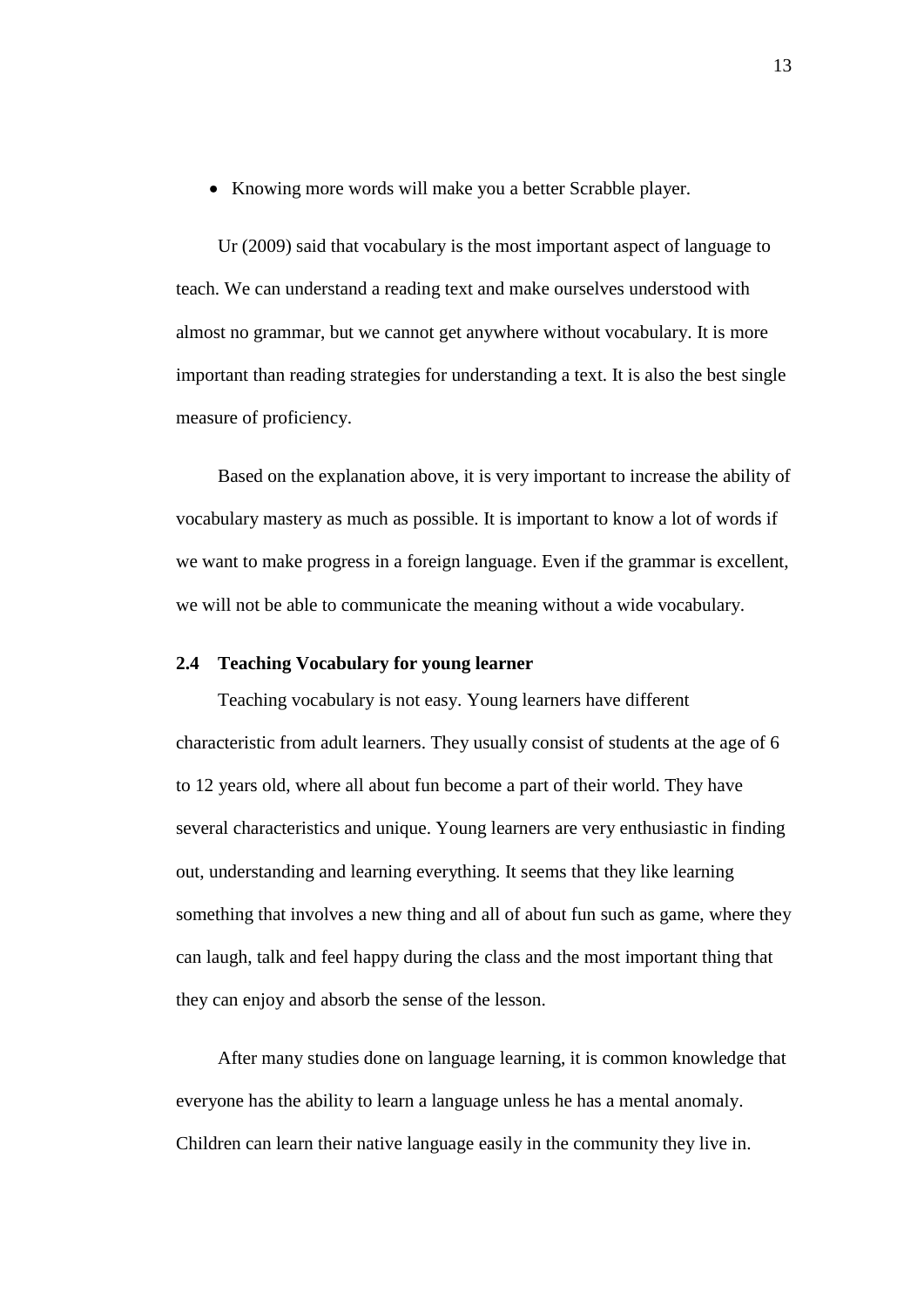However, at this point, the implementation of task design is essential for teaching and learning vocabulary process in the way to changed the learners imagery related with study vocabulary in elementary school.

# **2.5 General Concept of task**

As a general rule, exercises for vocabulary comprehension are more effective if they are constructed around a task. The key features of tasks for young Learners have been summarized by Cameron in Paul (March 2010: 31). She writes that classroom tasks for children learning a foreign language:

- Have coherence and unity for learners (from topic, activity and/or outcome.
- Have meaning and purpose for learners
- Have clear language learning goals
- Have a beginning and end
- $\blacksquare$  Involve the learners actively

A task has several features as follows: (Ellis, 2003:9)

- 1. A task is a work plan (a plan for learner activity).
- 2. A task involves a primary focus on meaning.
- 3. A task involves real-world processes of language use.
- 4. A task can involve any of the four language skills.
- 5. A task engages cognitive processes such as selecting, classifying, ordering, and evaluating information in order to carry out the task.
- 6. A task has a clear defined communicative outcome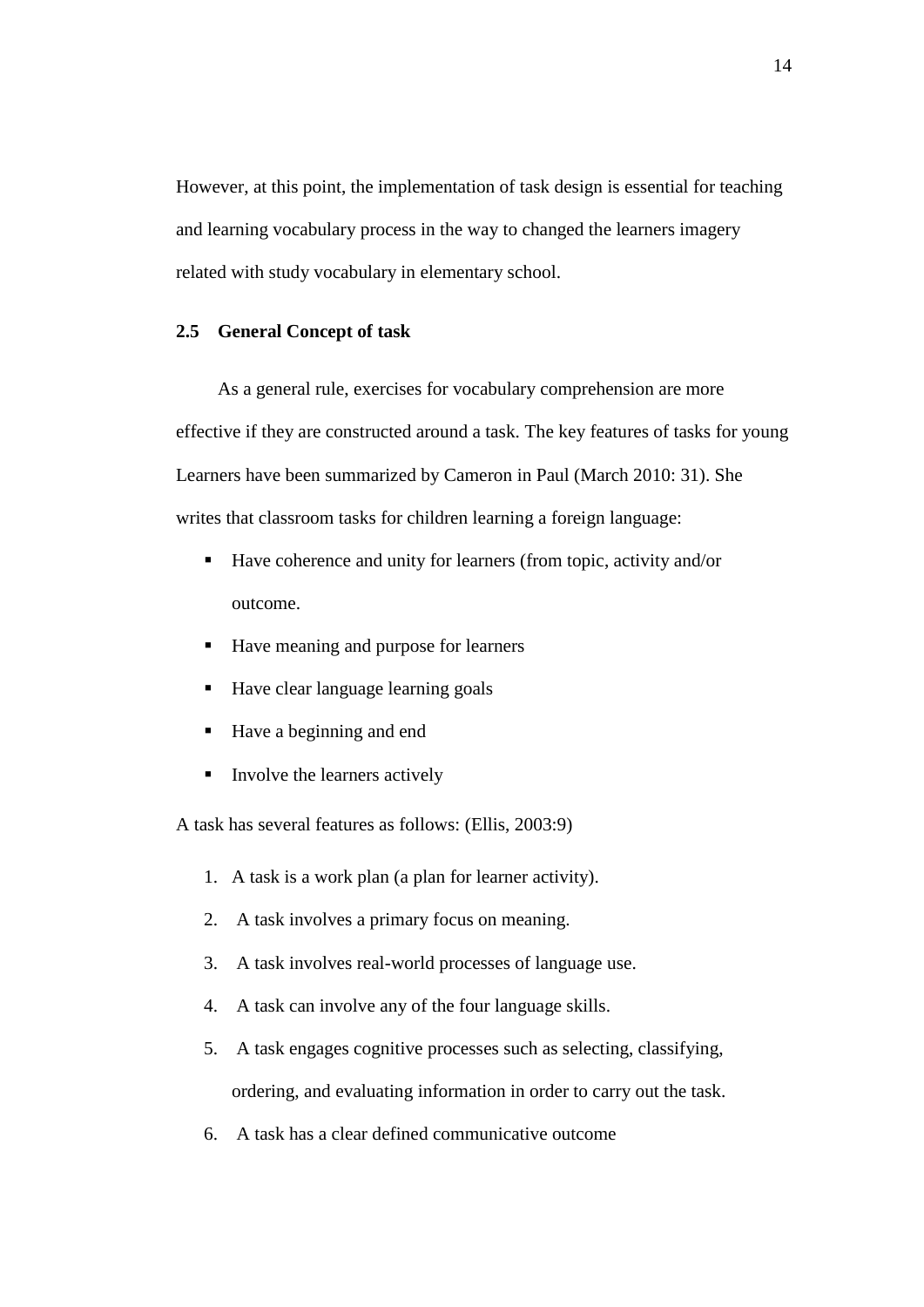Based on the explanation above the writer conclude that a task is an activity where the target language is used by the learner for a communicative purpose (goal) in order to achieve an outcome. (Jane Willis, 1996:23)

# **2.6 The Meaning of Task**

Doing task for young learners is very important rule. Task is a part from the ideas of the primacy of meaning, the existence of an objective, and the possibility of assessment. Actually, there is the fact that tasks are susceptible to pedagogic intervention, be it brief or extended, so that as well as the idea that is tasks can be influenced by learner choice and can be potentially reinterpreted by learners.

In this paper the writer present the meaning of task from some literature. There are some definitions of task. According to Long in Bilgen (March 2005).

"A task is "a piece of work undertaken for oneself or for others, freely or for some reward. Thus, examples of tasks include painting a fence, dressing a child, filling out a form, buying a pair of shoes, making an airline reservation, borrowing a library book, typing a letter, weighing a patient, sorting letters, taking a hotel reservation, writing a cheque, finding a street destination, and helping someone across a road.

In other words, by "task" is meant the hundred a done things people do in everyday life, at work, at play, and in between. "Tasks" are the things people will tell you they do if you ask them and they are not applied linguists'."

After reading many definition what I have understood by task is, all these activities (stated in many definitions by the authorities) where the target language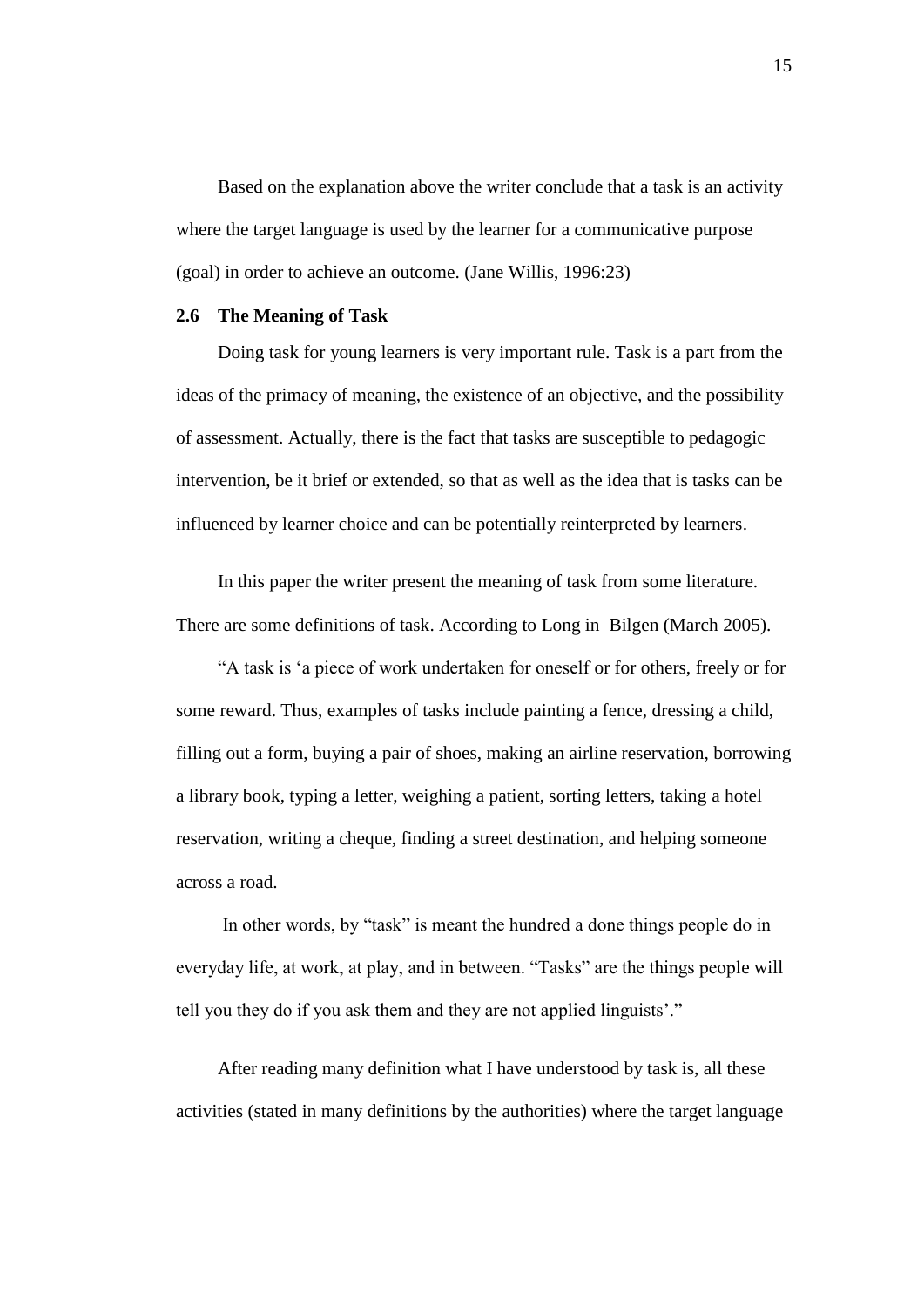is used by the learner for a communicative purpose in order to achieve and outcome.

### **2.7 Types of task Implementation**

According to Prabhu (1987), Pattison (1987), Pica, Kanagy, and Falodun (1993), and Willis (1996b) in Jia-Jen Lin classified tasks into different types. In this study, the researcher adopted Willis"s (1996b) classification of tasks due to its completeness. The following are the six task types classified by Willis (1996b):

Listing: Listing may seem unimaginative, but in practice, listing tasks tend to generate a lot of talk as learners explain their ideas. The processes involved are brainstorming and fact-finding. The outcome would be the completed list, or possibly a draft mind map. For example the theme about fruit and color so, the students work in group and list the word that they know about "red (e.g: apple)", "green (e.g: leave)", etc.

**Ordering and Sorting:** These tasks involve four main processes: sequencing items, ranking items, categorizing items and classifying items. For example students in groups sort all the cards into three groups, inclusive of fruits, shapes, and rooms.

**Comparing:** Broadly, these tasks involve comparing information of a similar nature but from different sources or versions in order to identify common points and/or differences. The processes involved are matching to identify specific points and relate them to each other, finding similarities and things in common,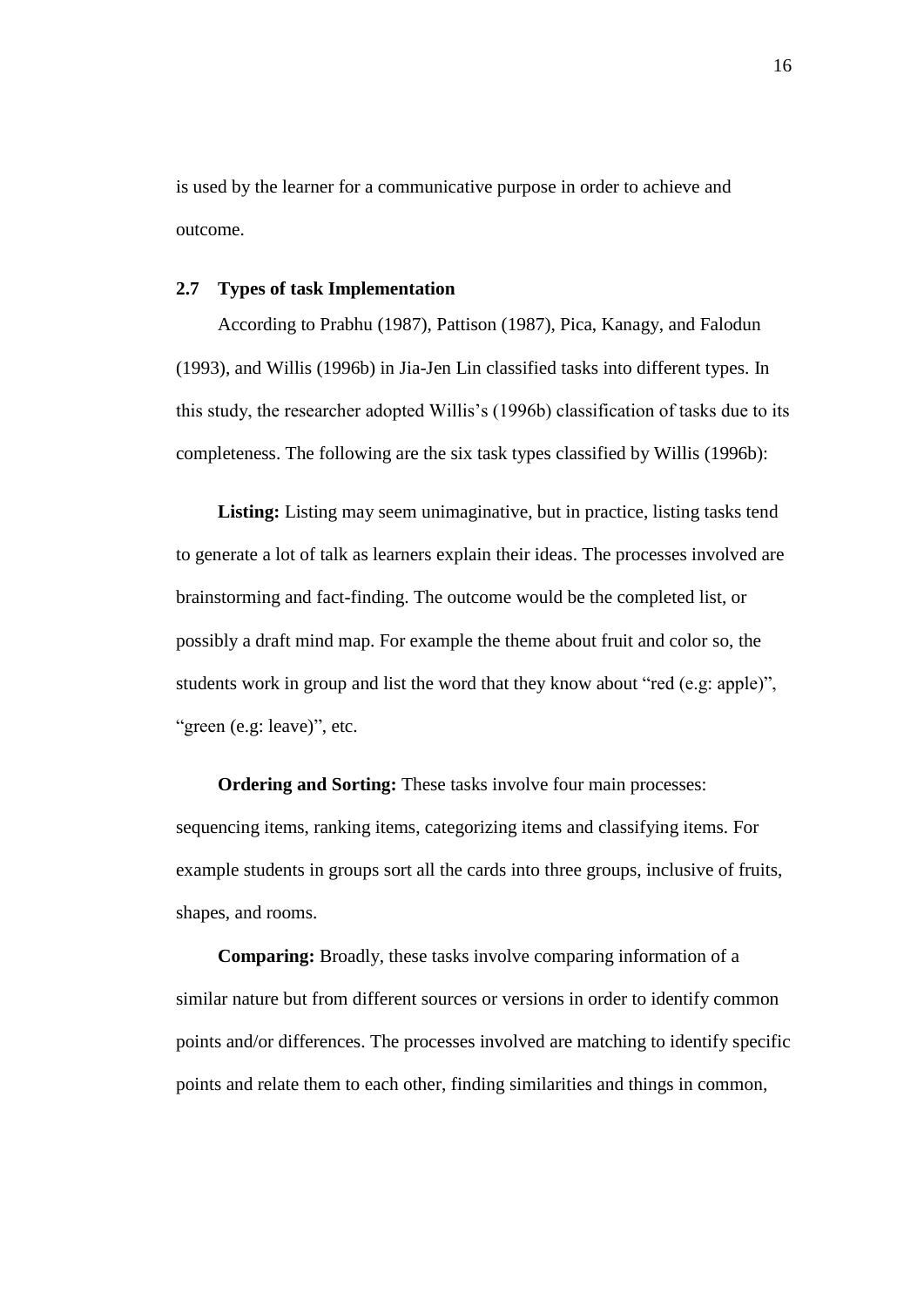and finding differences. For example students work in group to find six different items in two pictures.

**Problem Solving:** Problem-solving tasks make demands upon learners' intellectual and reasoning powers, and, although challenging, they are engaging and often satisfying to solve. The processes and time scale will vary enormously depending on the type and complexity of the problem. For example an information-gap activity: Students work in pairs. One pair asks the other pair for the words they lost in the worksheet.

**Sharing Personal Experiences:** These tasks encourage the learners to talk more freely about themselves and share their experiences with others. The resulting interaction is closer to casual social conversation in that it is not as directly goal-oriented as in other tasks. For example Students ask others "Do you have a comparison (bird, kitten,turtle, etc.)?", "Can you \_\_\_\_\_\_\_\_\_\_(swim, jump rope, rollerblade, etc.)?" Then, record the answers in the answer sheets.

**Creative Tasks:** These are often called projects and involve pairs or groups of learners in some kind of freer creative work. They also tend to have more stages than other tasks, and can involve combinations of task types: listing, ordering and sorting, comparing and problem solving. Out-of-class research is sometimes needed. Organization skills and team-work are important in getting the task done. For example Students in groups finish "a color book" and then present this story to others.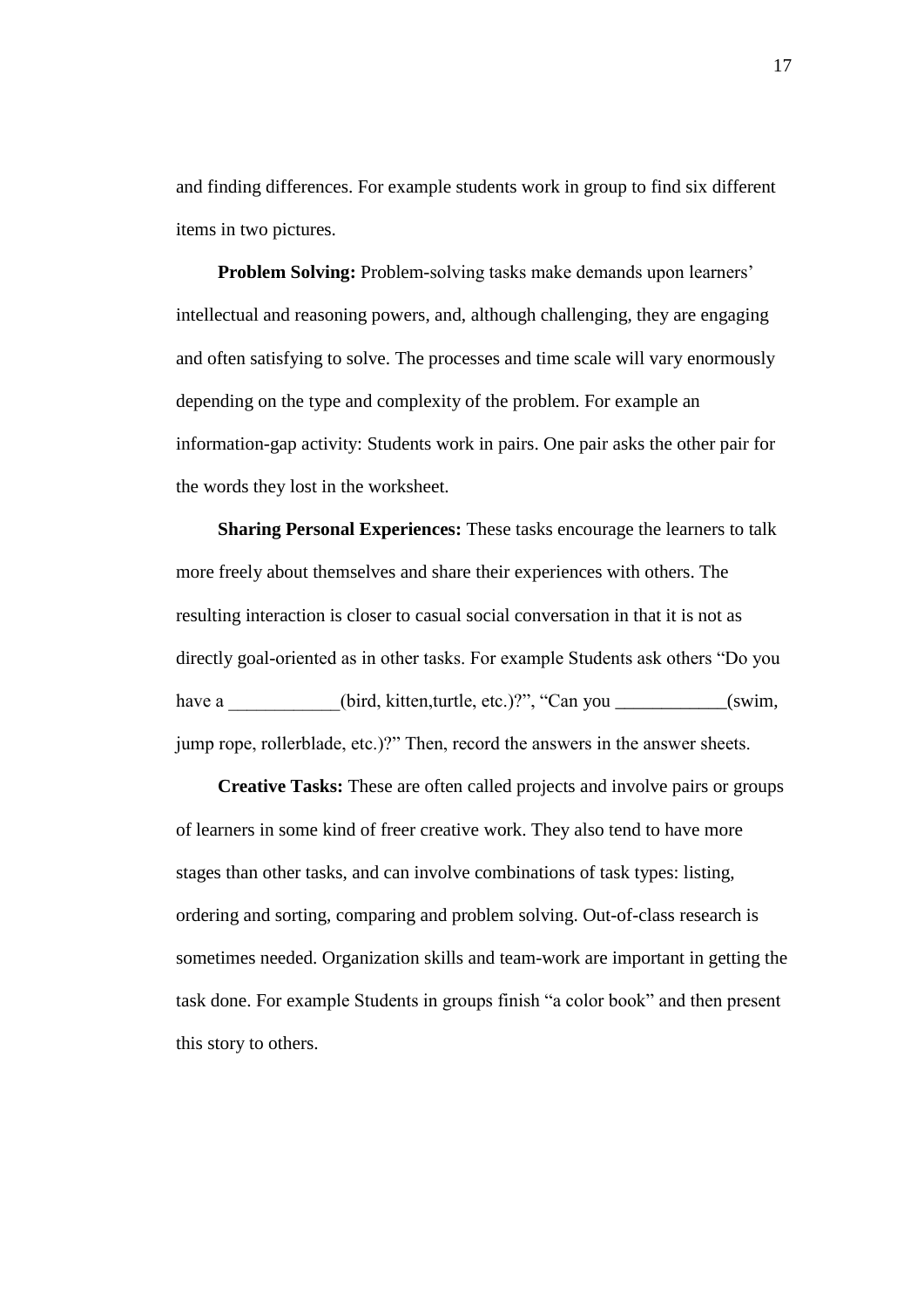After the researcher have known some kinds of task above the researcher can conclude that those task above are task could be implemented of four skill, they are : speaking, listening, reading and writing. Besides that, it also consists of language elements such as: grammar, vocabulary, pronounciation and also spelling. Among, four components above vocabulary to be a major component of learning English. So that, the researcher conduct this research to show appropriate ways, especially in implementing of task for vocabulary. Here are some criteria that more detail to apply those task :

| 1. Listing       |                                                                                  |  |  |  |  |  |
|------------------|----------------------------------------------------------------------------------|--|--|--|--|--|
| <b>Outcome</b>   | Completed list or draft mind map                                                 |  |  |  |  |  |
| <b>Processes</b> | Brainstorming, fact-finding                                                      |  |  |  |  |  |
| <b>Starting</b>  | Words, things, qualities, people, places, actions, job-related skills:           |  |  |  |  |  |
| points           | International English words, e.g : in sport, in pop songs<br>п                   |  |  |  |  |  |
|                  | Things found in particular places, e.g : in the kitchen, on the beach<br>п       |  |  |  |  |  |
|                  | Everyday things, e.g : that you carry with you or that you often forget or<br>٠  |  |  |  |  |  |
|                  | lose                                                                             |  |  |  |  |  |
|                  | Qualities looked for in a product, e.g : a good pen, a stereo system<br>п        |  |  |  |  |  |
|                  | Qualities needed for particular jobs, e.g : teaching, being prime minister<br>п  |  |  |  |  |  |
|                  | Personal characteristics, e.g : of a TV celebrity, an astronaut                  |  |  |  |  |  |
|                  | Features of a place, e.g : a holiday resort, a language school, a sport<br>п     |  |  |  |  |  |
|                  | complex                                                                          |  |  |  |  |  |
|                  | Things you do to, e.g : prevent crime, plan a party, move house<br>п             |  |  |  |  |  |
|                  | Ways of doing things, e.g : remembering new words, cooking rice,<br>п            |  |  |  |  |  |
|                  | saving money                                                                     |  |  |  |  |  |
|                  | Common questions, e.g : that guests ask hotel reception staff, that tourist<br>п |  |  |  |  |  |
|                  | guides                                                                           |  |  |  |  |  |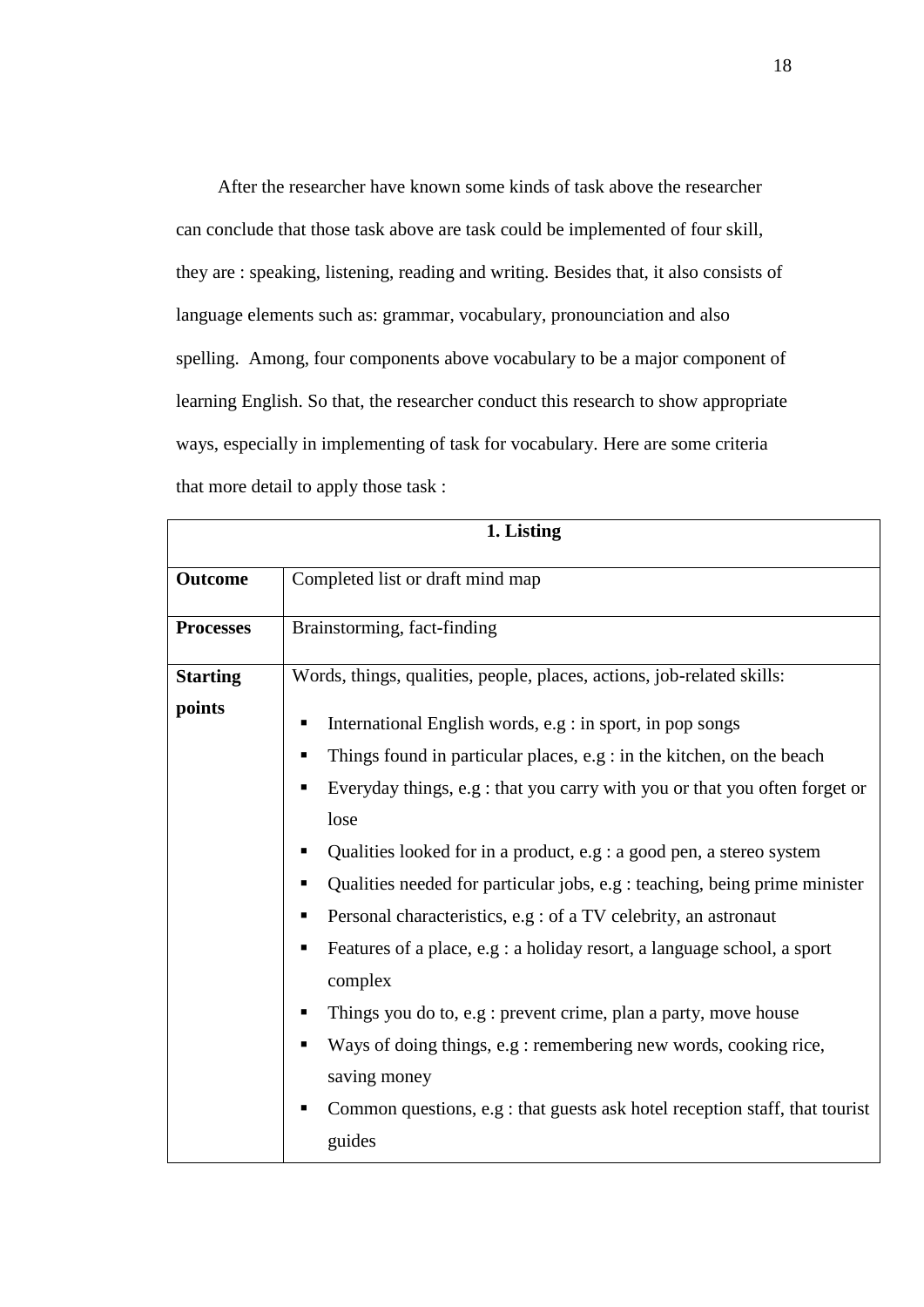| <b>Follow-up</b> | <b>Memory challenge games</b><br>٠                                                                                               |
|------------------|----------------------------------------------------------------------------------------------------------------------------------|
| tasks            | (lists nad sources can be hidden and studens asked to recall as many<br>items as possible in a spesified time)                   |
|                  | <b>Ordering and sorting tasks</b><br>٠<br>(type 2) and comparing tasks (type 3) can be based on lists that students<br>have made |

|                           | 2. Ordering and sorting                                                                                                                |                                                                                                                                                                                                              |                                                                                                                               |                                                                                                                                                        |  |  |  |  |
|---------------------------|----------------------------------------------------------------------------------------------------------------------------------------|--------------------------------------------------------------------------------------------------------------------------------------------------------------------------------------------------------------|-------------------------------------------------------------------------------------------------------------------------------|--------------------------------------------------------------------------------------------------------------------------------------------------------|--|--|--|--|
| <b>Outcome</b>            |                                                                                                                                        |                                                                                                                                                                                                              |                                                                                                                               |                                                                                                                                                        |  |  |  |  |
| <b>Processes</b>          | <b>Sequencing</b>                                                                                                                      | <b>Ranking</b>                                                                                                                                                                                               | <b>Categorising</b>                                                                                                           | <b>Classifying</b>                                                                                                                                     |  |  |  |  |
| <b>Starting</b><br>points | Jumbled<br>lists/sets of                                                                                                               | Personal experience of<br>methods/things/                                                                                                                                                                    | Headings / half-<br>completed                                                                                                 | Everyday things<br>or events, list of                                                                                                                  |  |  |  |  |
|                           | instruction/text<br>s/ news report                                                                                                     | features that can be<br>sorted according to<br>specific<br>criteria/personal<br>values                                                                                                                       | tables/charts<br>followed by sets<br>of statements,<br>data from<br>various sources                                           | items, words                                                                                                                                           |  |  |  |  |
| <b>Sample</b><br>tasks    | Put the days<br>Ξ<br>of the week<br>into the<br>correct<br>order<br>Order the<br>٠<br>instructions<br>for making<br>an<br>internationa | $\blacksquare$<br>Agree on the best<br>way to learn a new<br>language/travel<br>between two<br>places/pass a<br>driving test<br>Rank these items in<br>E<br>order of,<br>importance/<br>interest/usefulness/ | Group the<br>$\blacksquare$<br>statements<br>under these<br>headings:<br>Agree,<br>disagree,<br>undecided<br>Complete<br>this | How many<br>$\blacksquare$<br>ways can<br>you find to<br>classify the<br>food you eat<br>daily/the<br>things you<br>do at<br>home/at the<br>things you |  |  |  |  |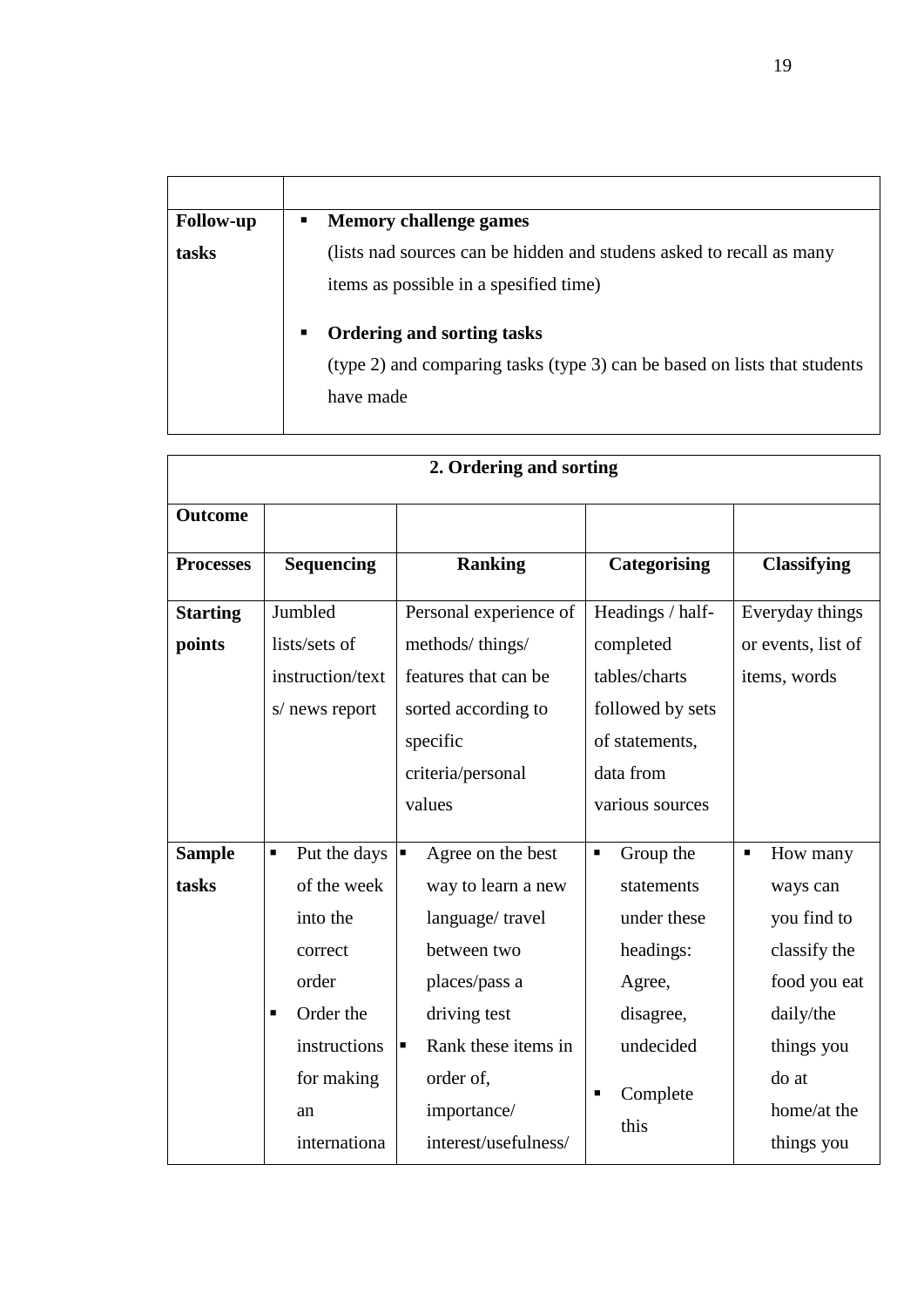|          |   | 1 phone       |   | value for money       |                | chart/table     |                | read            |
|----------|---|---------------|---|-----------------------|----------------|-----------------|----------------|-----------------|
|          |   | call/the      |   |                       |                | with            |                | regularly/the   |
|          |   | steps for     |   |                       |                | information     |                | countries in    |
|          |   | doing a       |   |                       |                | from the text   |                | this list?      |
|          |   | magic trick   |   |                       |                |                 | Ξ              | Think of five   |
|          | Ξ | Rewrite this  |   |                       |                |                 |                | ways to         |
|          |   | news report   |   |                       |                |                 |                | classify the    |
|          |   | putting the   |   |                       |                |                 |                | clothes you     |
|          |   | events into   |   |                       |                |                 |                | wear/the        |
|          |   | chronologic   |   |                       |                |                 |                | animals in      |
|          |   | al order      |   |                       |                |                 |                | the picture     |
| Follow-  | п | 'Spot the     | П | Groups present        | $\blacksquare$ | <b>Students</b> | $\blacksquare$ | 'Odd one        |
| up tasks |   | missing       |   | their ranking for the |                | justify         |                | out'-Students   |
|          |   | item'-        |   | class to reach a      |                | their           |                | make up sets    |
|          |   | students      |   | consensus through     |                | decisions       |                | of four or five |
|          |   | remove one    |   | discussion and        |                | to the          |                | similar items   |
|          |   | item from a   |   | debate                |                | class, or       |                | and add one     |
|          |   | sequence,     |   |                       |                | give an         |                | that doesn't    |
|          |   | and read the  |   |                       |                | oral            |                | match. They     |
|          |   | list out for  |   |                       |                | presentatio     |                | exchange sets   |
|          |   | the other     |   |                       |                | n of their      |                | and see if      |
|          |   | pairs to spot |   |                       |                | completed       |                | other pairs     |
|          |   | it            |   |                       |                | table or        |                | can spot it     |
|          |   |               |   |                       |                | section of      |                |                 |
|          |   |               |   |                       |                | it              |                |                 |

| 3. Comparing   |                                                                                   |  |  |  |  |
|----------------|-----------------------------------------------------------------------------------|--|--|--|--|
| <b>Outcome</b> | Vary according to the individual task goals, but could be the items appropriately |  |  |  |  |
|                | matched or assembled, or the identification of similarities and or/differences    |  |  |  |  |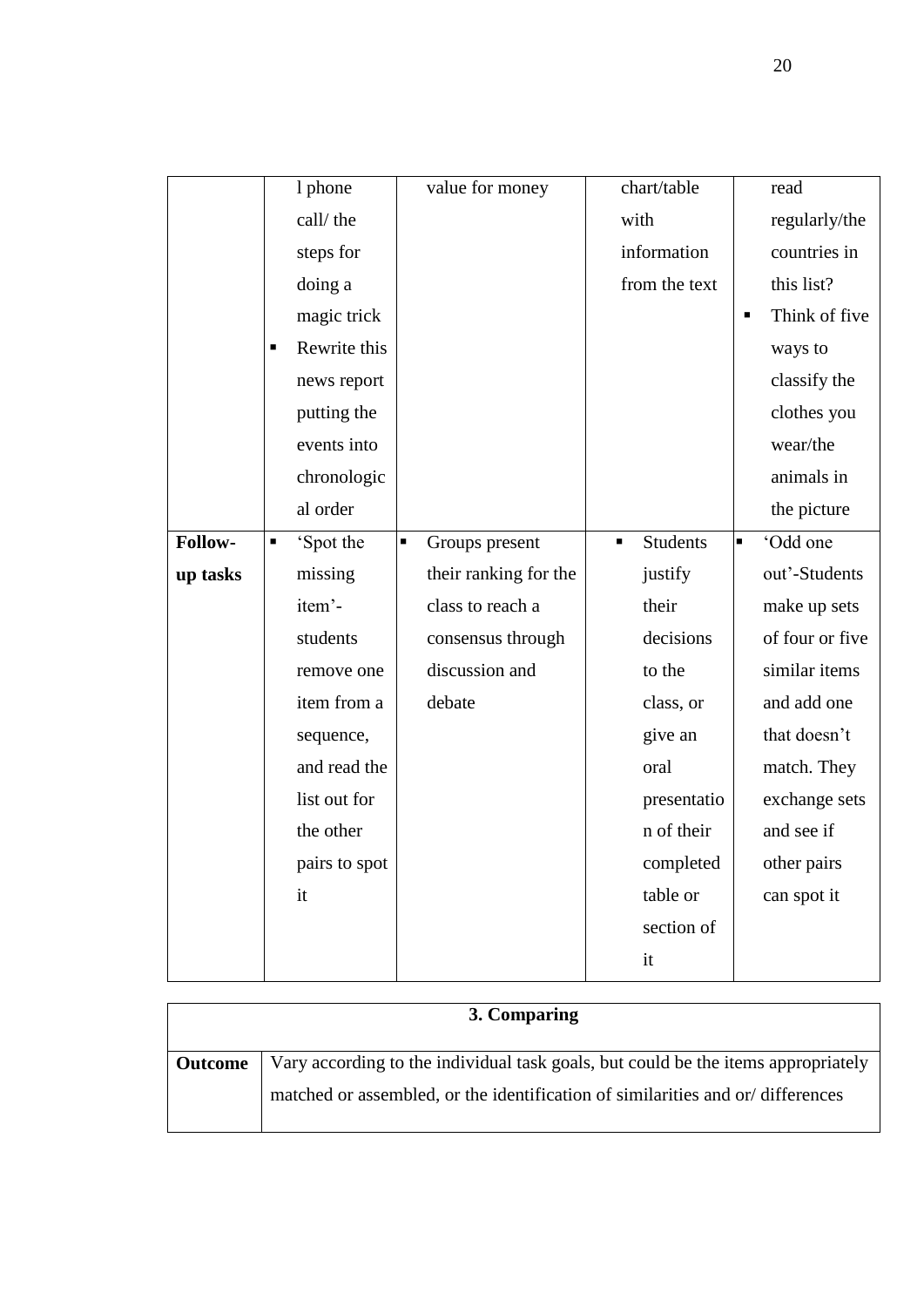| processes       | <b>Matching</b>       | <b>Finding similarities</b> | <b>Finding differences</b>      |
|-----------------|-----------------------|-----------------------------|---------------------------------|
| <b>Strating</b> | Information from two  | Two or more sets of         | Two or more sets of             |
| points          | different types of    | information on a            | information on a common         |
|                 | source (e.g: visuals  | common theme (from          | theme (from personal            |
|                 | and text) that can be | personal                    | experience/visual/texts) that   |
|                 | matched order to      |                             | can be contrasted to find       |
|                 |                       | experience/visual/texts)    |                                 |
|                 | identify someone or   | that can be compared to     | differences                     |
|                 | something             | find similarities           |                                 |
| <b>Sample</b>   | Descriptions<br>٠     | Compare, e.g: two<br>Ξ      | 'Spot the differences' e.g<br>п |
| tasks           | Listen to/read        | characters in a TV          | : between two pictures,         |
|                 | these descriptions    | series, reports of the      | two story endings, two          |
|                 | of different          | same event from             | accounts of the same            |
|                 | people/places and     | different newspapers        | incident                        |
|                 | identify which        | Compare your own<br>ш       | Jigsaw viewing, e.g:<br>п       |
|                 | person/place is       | version with the            | contrast a film/video           |
|                 | which                 | official or original        | sequence with a written         |
|                 |                       | version, e.g: compare       | account containing              |
|                 | Narrative<br>п        | your story ending           | factual errors. Half the        |
|                 | accounts              | with the original           | class see the video, half       |
|                 | Read/listen to        | story, your solution        | read the text, then they        |
|                 | these accounts,       | with the one in the         | come together to identify       |
|                 | e.g : of a car        |                             |                                 |
|                 | accident, and say     | text                        | the factual errors              |
|                 | which of the four     | Compare ways of<br>Ξ        | Contrast systems, e.g: of<br>Е  |
|                 | diagrams most         | doing thing in the          | education in different          |
|                 | accurately            | different towns or          | countries, of lending           |
|                 | portrays what         | countries, e.g :            | libraries                       |
|                 | happened              | funding the arts.           |                                 |
|                 |                       | Making coffee,              |                                 |
|                 | Following<br>٠        | cooking rice                |                                 |
|                 | instruction           |                             |                                 |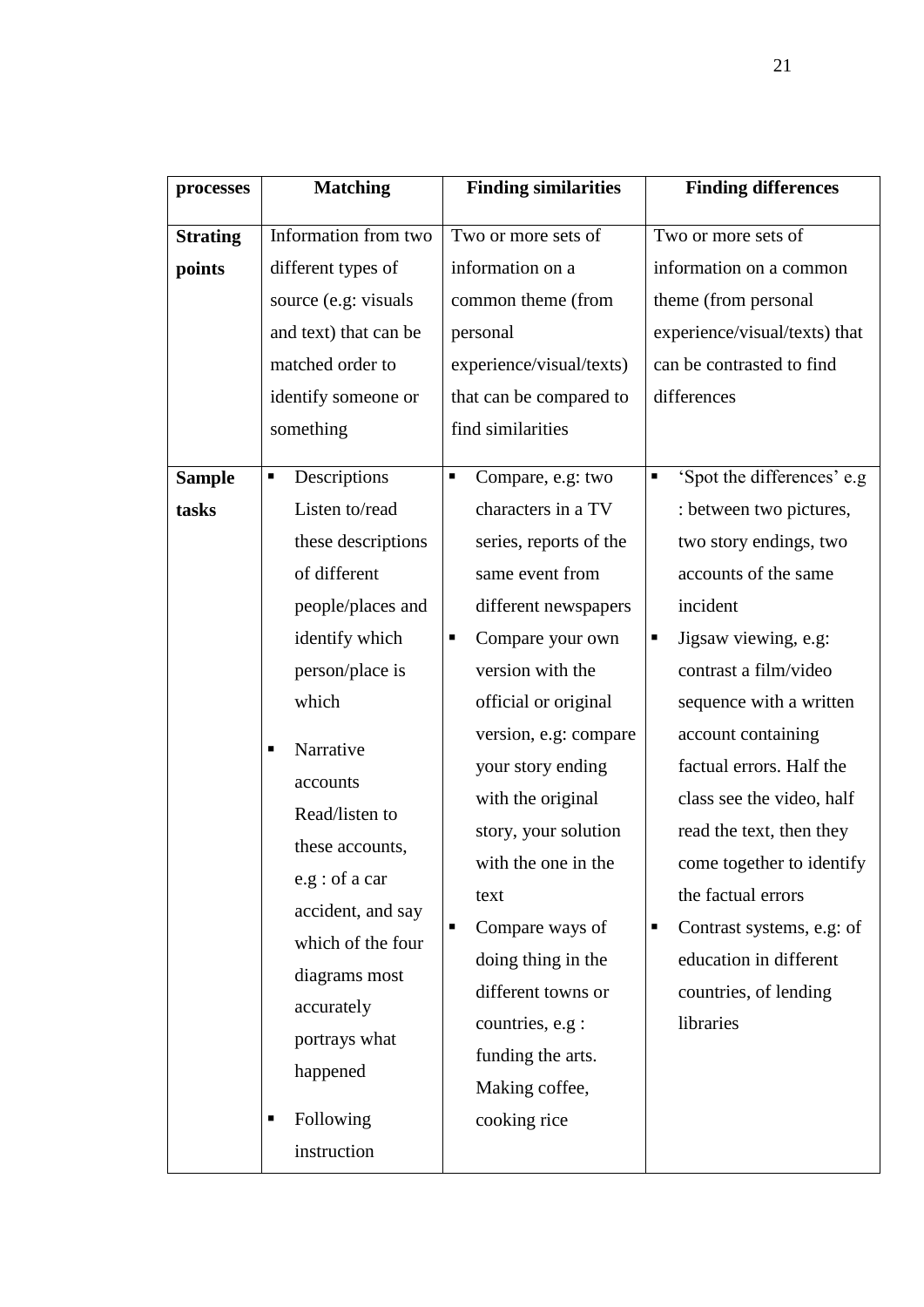|                   | Match this text to                                                        |                        |                           |  |  |  |  |
|-------------------|---------------------------------------------------------------------------|------------------------|---------------------------|--|--|--|--|
|                   | the map or                                                                |                        |                           |  |  |  |  |
|                   | diagrams, $e.g: to$                                                       |                        |                           |  |  |  |  |
|                   | trace a route on a                                                        |                        |                           |  |  |  |  |
|                   | map, to complete                                                          |                        |                           |  |  |  |  |
|                   | a floor plan of a                                                         |                        |                           |  |  |  |  |
|                   | house, to                                                                 |                        |                           |  |  |  |  |
|                   | assamble a model                                                          |                        |                           |  |  |  |  |
|                   |                                                                           |                        |                           |  |  |  |  |
|                   | Students design parallel tasks based on their own data, or make their own |                        |                           |  |  |  |  |
|                   | changes to the original data                                              |                        |                           |  |  |  |  |
| $\text{Follow} -$ | e.g : after<br>٠                                                          | e.g : after finding    | e.g : after finding<br>ш  |  |  |  |  |
|                   | matching text to                                                          | similaties in news     | differences between       |  |  |  |  |
| up tasks          | diagram, students                                                         | reports, students      | picture, rewrite the text |  |  |  |  |
|                   | make floor plans                                                          | bring in other current | including different       |  |  |  |  |
|                   | of their own                                                              | newspapers with        | factual errors or three   |  |  |  |  |
|                   | homes and                                                                 | parallel new items     | additions and play "spot  |  |  |  |  |
|                   | describe these for                                                        |                        | the differences"          |  |  |  |  |
|                   | their partner to                                                          |                        |                           |  |  |  |  |
|                   | draw                                                                      |                        |                           |  |  |  |  |

| 4. Problem solving |                                                                          |              |                     |                    |  |  |  |  |
|--------------------|--------------------------------------------------------------------------|--------------|---------------------|--------------------|--|--|--|--|
| <b>Outcome</b>     | Solution (s) to the problem, which can then be evaluated                 |              |                     |                    |  |  |  |  |
| <b>Processes</b>   | Analysing real or hypotherical situations, reasoning and desicion making |              |                     |                    |  |  |  |  |
| <b>Starting</b>    | Short puzzles,                                                           | Real-life    | Incomplete stories/ | Case studies with  |  |  |  |  |
| points             | logic problems                                                           | problems,    | poems/reports;      | full background    |  |  |  |  |
|                    |                                                                          | personal     | visual/snippets of  | data, business and |  |  |  |  |
|                    |                                                                          | experience,  | audio or video      | computer           |  |  |  |  |
|                    |                                                                          | hypothetical | recordings;         | simulations        |  |  |  |  |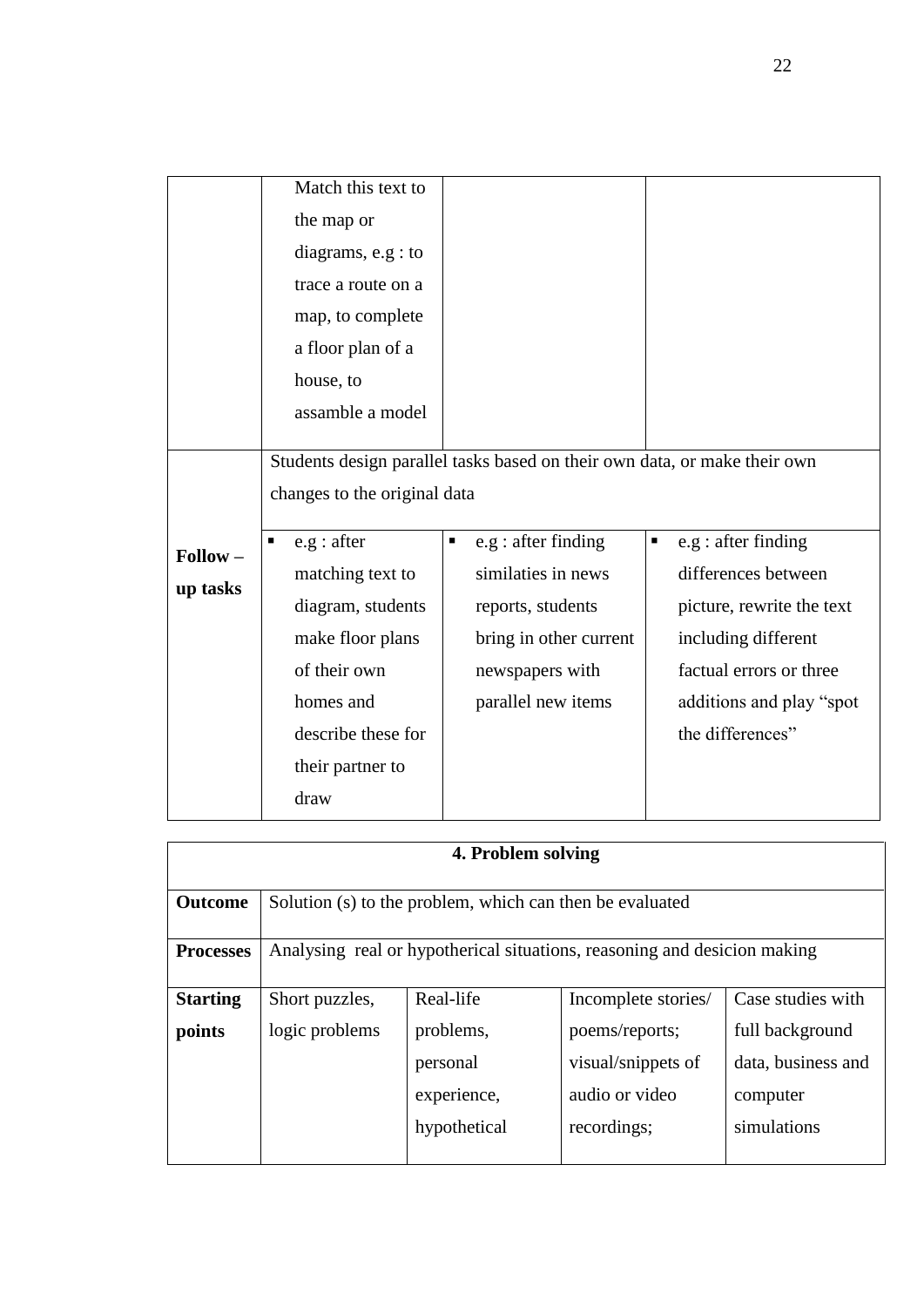|               |                                |                |              | issues           |                     | concealed pictures, |                      |
|---------------|--------------------------------|----------------|--------------|------------------|---------------------|---------------------|----------------------|
|               |                                |                |              |                  |                     | clue words for      |                      |
|               |                                |                |              |                  |                     | prediction and      |                      |
|               |                                |                |              |                  |                     | guessing games      |                      |
|               |                                |                |              |                  |                     |                     |                      |
| <b>Sample</b> | П                              | Cutting the    | Ξ            | What advice      | П                   | Make up your        | Social study of<br>Ξ |
| tasks         |                                | cake what is   |              | would you        |                     | own version of      | young                |
|               |                                | the minimum    |              | give in          |                     | the missing         | offenders            |
|               |                                | number of      |              | response to      |                     | section/ending      | Decide on the best   |
|               |                                | straight cuts  |              | this letter from |                     | of the              | action to take the   |
|               |                                | you must       |              | an advice        |                     | story/report        | stop them            |
|               |                                | make to        |              | column?          | ٠                   | Work out a          | reoffending.         |
|               |                                | divide a       | ٠            | Decide on the    |                     | possible story      | Previous solutions   |
|               |                                | round cake     |              | best two         |                     | line from these     | and statistics for   |
|               |                                | into eight     |              | places-cheap     |                     | clue                | reoffending are      |
|               | equal pieces?                  | but safe-for a |              | words/phrases/p  | given. (offenders'  |                     |                      |
|               | п                              | Crossing the   |              | young person     |                     | ictures/audio/vi    | family               |
|               |                                | river an old   |              | travelling       |                     | deo snippets        | backgrounds to be    |
|               |                                | lady wants to  |              | alone to stay    | п                   | Fill the gaps in    | initially with held) |
|               |                                | cross the      |              | in your capital  |                     | this text with      | Aid for              |
|               |                                | river with a   |              | city             |                     | appropriate         |                      |
|               |                                | wolf, a goat,  | п            | Plan dinner      |                     | phrases             | development          |
|               |                                | and an         |              | menu for         |                     | Guess what's in     | Decide on three      |
|               |                                | cabbage. She   |              | overseas         |                     | this (covered       | appropriate ways     |
|               |                                | only has a     |              | guests within a  |                     | up) picture         | for your             |
|               |                                | small boat     |              | given fixed      |                     | (closed) bag        | company/country      |
|               | budget. (other<br>and can only |                |              |                  | to give aid to this |                     |                      |
|               |                                | take two       | constraints, |                  |                     | developing country  |                      |
|               |                                | things at a    |              | such as diet,    |                     |                     | Product testing      |
|               |                                | time with her. |              | can be added     |                     |                     | Play and report      |
|               |                                | How does she   |              | later to         |                     |                     | back on computer     |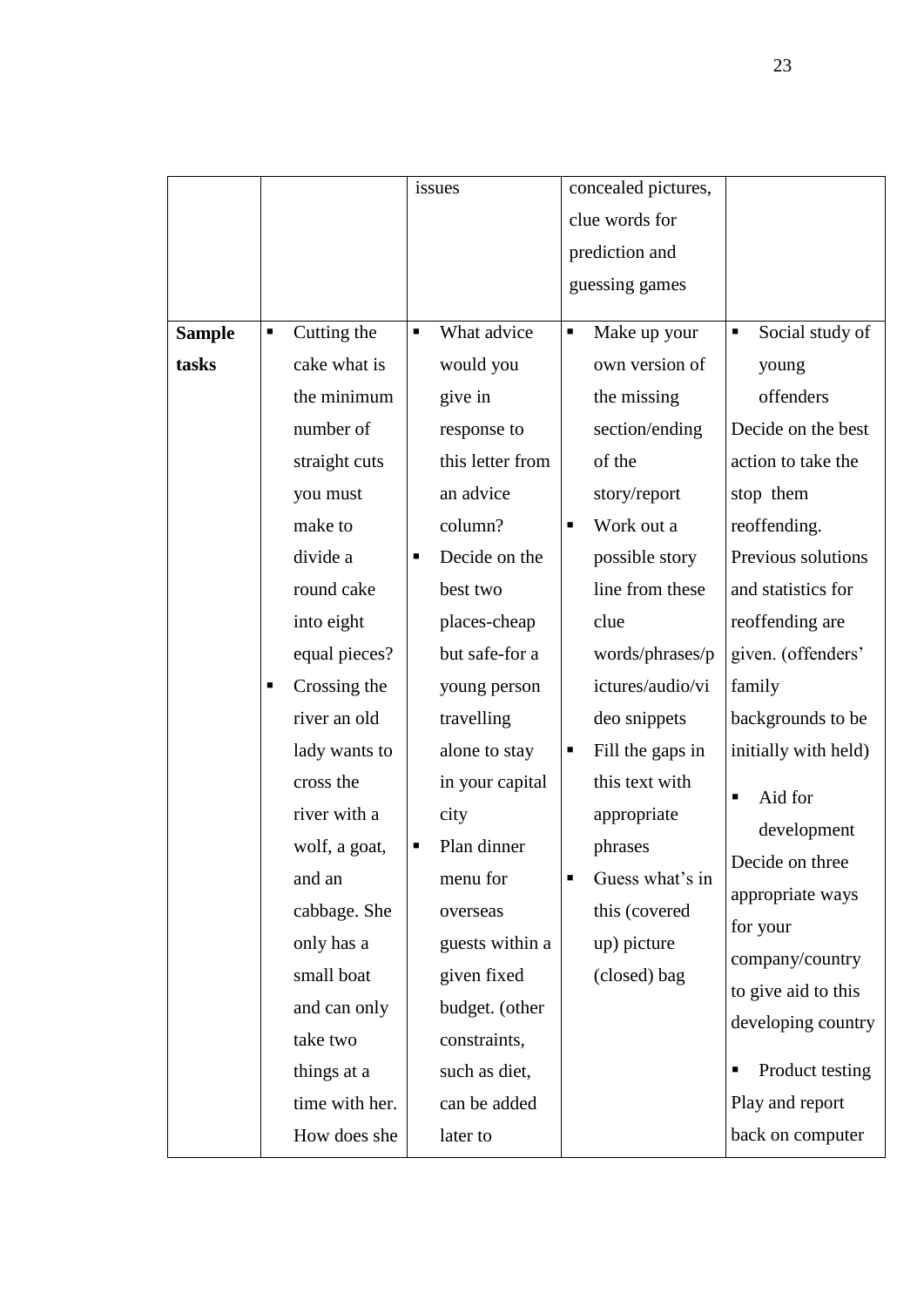|                | $\frac{d}{dt}$                                                             | increase the |  | simulation games |  |  |  |
|----------------|----------------------------------------------------------------------------|--------------|--|------------------|--|--|--|
|                |                                                                            | challenge)   |  |                  |  |  |  |
| <b>Follow-</b> | Students do a comparing task, presenting, justifying, and discussing their |              |  |                  |  |  |  |
| up tasks       | solutions for the class to vote on the best one (s)                        |              |  |                  |  |  |  |

|                           | 5. Sharing personal experience                                                                                                                                                                                                                                                                                                                                                                                          |                                                                                                                                                                                               |                                                                                                                                                                       |                                                                                                                                                                                                                            |  |  |  |  |
|---------------------------|-------------------------------------------------------------------------------------------------------------------------------------------------------------------------------------------------------------------------------------------------------------------------------------------------------------------------------------------------------------------------------------------------------------------------|-----------------------------------------------------------------------------------------------------------------------------------------------------------------------------------------------|-----------------------------------------------------------------------------------------------------------------------------------------------------------------------|----------------------------------------------------------------------------------------------------------------------------------------------------------------------------------------------------------------------------|--|--|--|--|
| <b>Outcomes</b>           | Largely social far less tangible than with other tasks. Sharing personal<br>experinces is something we do very often in daily life : we may simply be<br>passing the time of day, being sociable or enertaining or hopping to get to know<br>others better. This kind of casual social talk can happen naturally during other<br>task types and, because it is so common outside the classroom, should be<br>encouraged |                                                                                                                                                                                               |                                                                                                                                                                       |                                                                                                                                                                                                                            |  |  |  |  |
| <b>Processes</b>          | Narrating, describing, exploring, and explaining attitudes, opinions, reactions                                                                                                                                                                                                                                                                                                                                         |                                                                                                                                                                                               |                                                                                                                                                                       |                                                                                                                                                                                                                            |  |  |  |  |
| <b>Starting</b><br>points | Anecdotes:                                                                                                                                                                                                                                                                                                                                                                                                              | Personal<br>reminiscences :                                                                                                                                                                   | Attitudes,<br>opinions,<br>preferences :                                                                                                                              | Personal reaction :                                                                                                                                                                                                        |  |  |  |  |
|                           | On given<br>٠<br>themes, e.g :<br>terrible,<br>journeys, silly<br>accidents<br>About people,<br>٠<br>e.g: eccentric<br>friends or<br>relations, funny<br>things done by<br>children you<br>know                                                                                                                                                                                                                         | About past<br>×,<br>routines, e.g:<br>earlly<br>schooldays,<br>traditional<br>festivals, and<br>celebrtaions,<br>friends you<br>used to spend<br>time with<br>About single<br>п<br>events you | Find out<br>٠<br>what other<br>think about<br>films or TV<br>Talk about<br>٠<br>your<br>preferences<br>and find<br>people with<br>similar<br>ones, e.g: in<br>leisure | To situation, e.g:<br>heights,<br>frightening<br>things, extremes<br>of climate<br>What generally<br>makes you, e.g:<br>most annoyed,<br>very happy,<br>highly stressed,<br>most relaxed<br>Quizze, e.g:<br>$\blacksquare$ |  |  |  |  |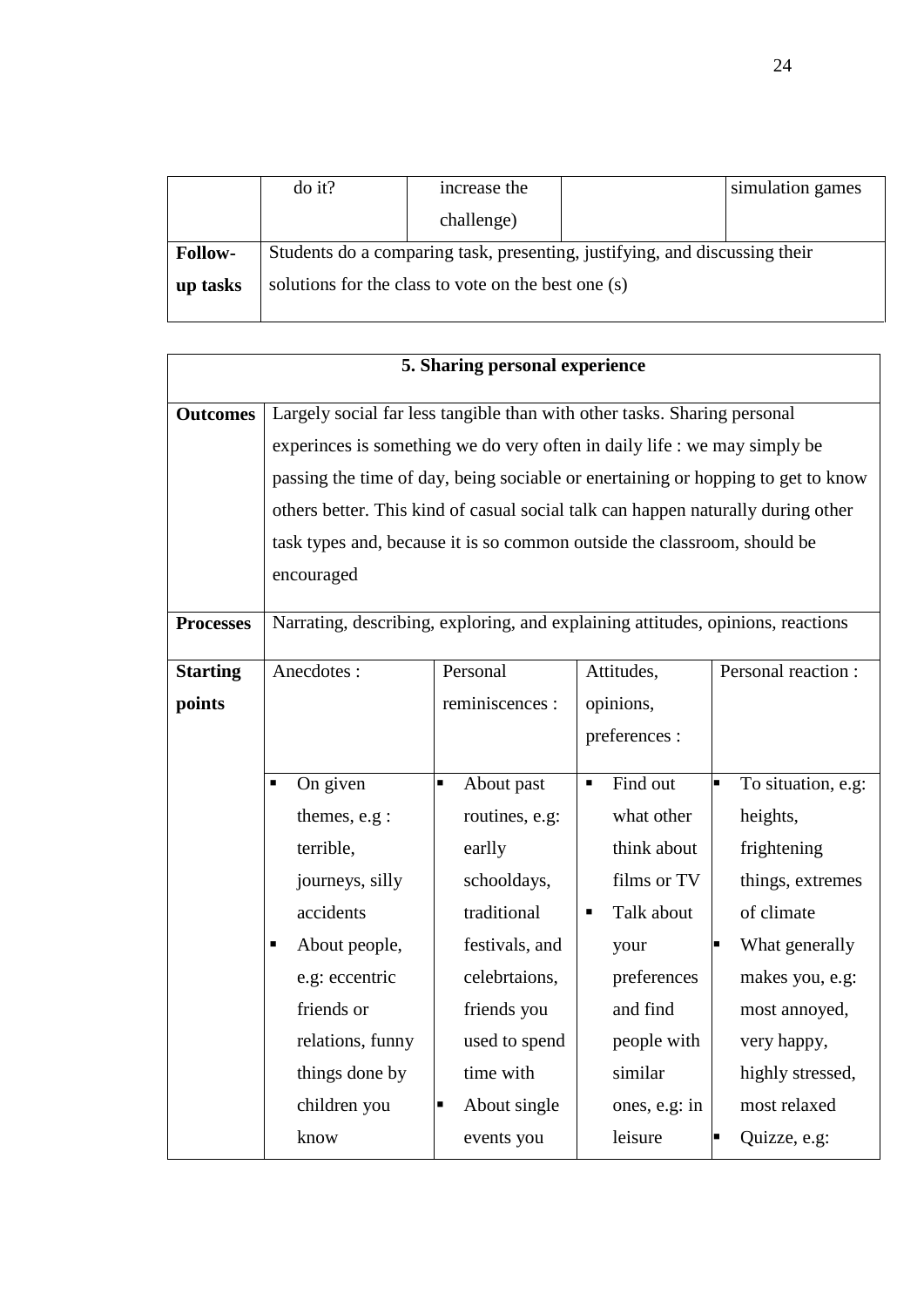|          | п | About things                                                           | remember        | activities, | personality ones                                                              |
|----------|---|------------------------------------------------------------------------|-----------------|-------------|-------------------------------------------------------------------------------|
|          |   | you own (ed),                                                          | most clearly,   | places to   | from quiz books                                                               |
|          |   | e.g: a favourite                                                       | e.g: moving     | shop,       |                                                                               |
|          |   | toy, old shoes,                                                        | house,          | clothes     |                                                                               |
|          |   | memorable                                                              | visiting        |             |                                                                               |
|          |   | presents                                                               | elderly         |             |                                                                               |
|          |   |                                                                        | relations,      |             |                                                                               |
|          |   |                                                                        | times of        |             |                                                                               |
|          |   |                                                                        | political/finan |             |                                                                               |
|          |   |                                                                        | cial crisis     |             |                                                                               |
|          |   |                                                                        | About past      |             |                                                                               |
|          |   |                                                                        | regrets, e.g:   |             |                                                                               |
|          |   |                                                                        | three things    |             |                                                                               |
|          |   |                                                                        | you most        |             |                                                                               |
|          |   |                                                                        | regret          |             |                                                                               |
|          |   |                                                                        | doing/not       |             |                                                                               |
|          |   |                                                                        | doing           |             |                                                                               |
| Follow-  | П | Students select the funniest/most vivid/most memorable experience thay |                 |             |                                                                               |
| up tasks |   | have heard, tell the class and give reasons for their choice           |                 |             |                                                                               |
|          | п |                                                                        |                 |             | Students tell another anecdote or personal story but it need not be true. Can |
|          |   | the class guess whether it is true?                                    |                 |             |                                                                               |
|          | п |                                                                        |                 |             | Learners identify and summarise the reminicences/opinions they found they     |
|          |   | shared with other                                                      |                 |             |                                                                               |

| <b>6. Creative task</b> |                                                                                 |  |  |  |  |  |  |  |
|-------------------------|---------------------------------------------------------------------------------|--|--|--|--|--|--|--|
|                         |                                                                                 |  |  |  |  |  |  |  |
| <b>Outcome</b>          | End product which can be appreciated by a wider audience. Creative task tend to |  |  |  |  |  |  |  |
|                         | have more stages then the usual classroom tasks. They can involve out-of-class  |  |  |  |  |  |  |  |
|                         | research and are often referred to as' project'                                 |  |  |  |  |  |  |  |
| <b>Processes</b>        | Brainstorming, fact-finding, ordering and sorting, problem solving and many     |  |  |  |  |  |  |  |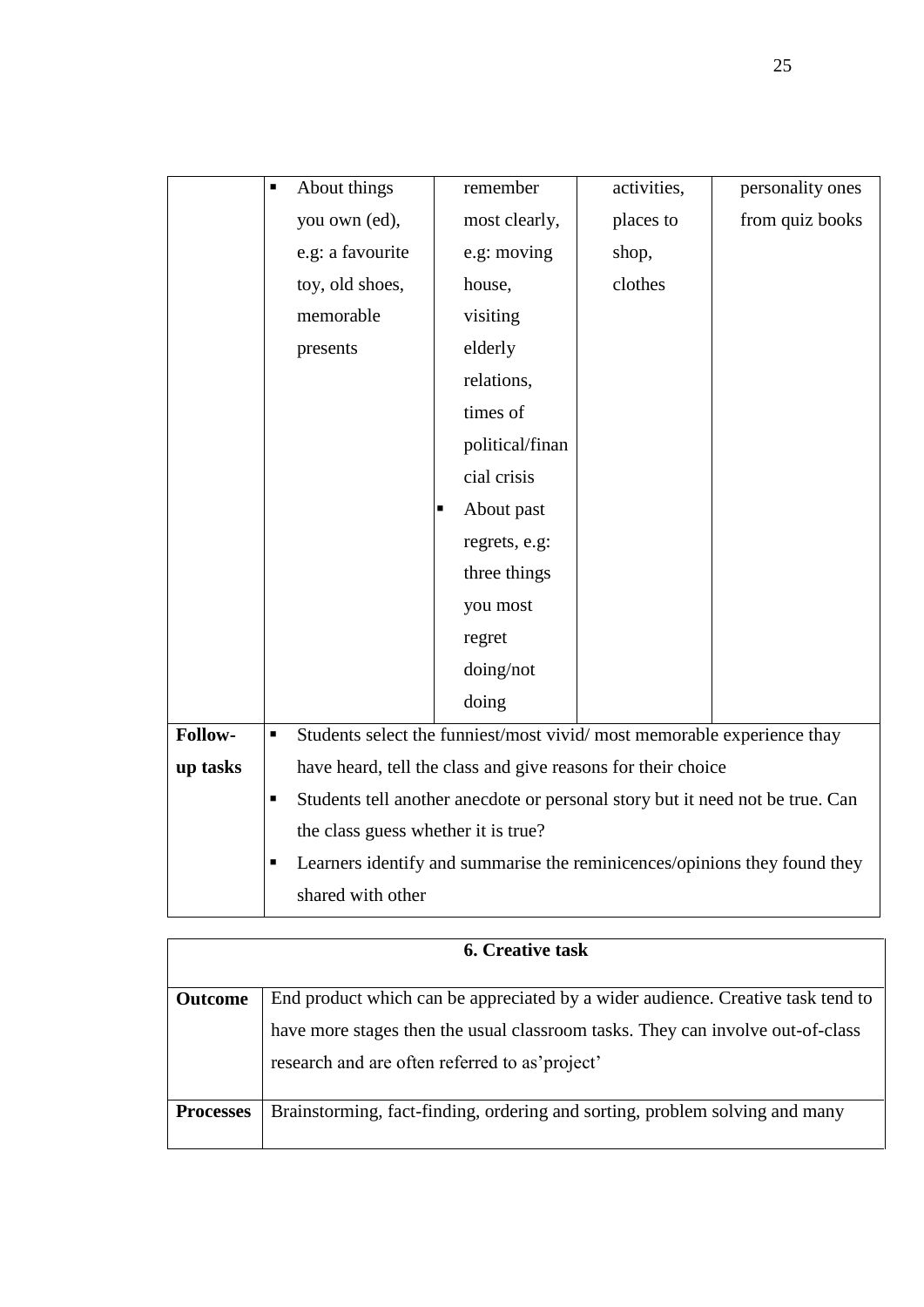|                 | others                      |                        |                              |                      |                 |  |  |  |
|-----------------|-----------------------------|------------------------|------------------------------|----------------------|-----------------|--|--|--|
| <b>Starting</b> | Children's                  | Creative               | Sosial/historical            | Media                | Real-life       |  |  |  |
| points          | activities: done            | writing and            | investigtions                | projects for         | rehearsals      |  |  |  |
|                 | in small                    | similar                | and links                    | the school or        |                 |  |  |  |
|                 | groups who                  | activities             |                              | local                |                 |  |  |  |
|                 | then describe               |                        |                              | community            |                 |  |  |  |
|                 | the process,                |                        |                              |                      |                 |  |  |  |
|                 | e.g                         |                        |                              |                      |                 |  |  |  |
| <b>Sample</b>   | $\blacksquare$ Make a       | • Write a              | • Plan visits to             | • Produce a          | <b>Students</b> |  |  |  |
| tasks           | model, paint                | poem,                  | local places,                | class                | predict,        |  |  |  |
|                 | a picture,                  | short                  | e.g: airport to              | magazine or          | script and      |  |  |  |
|                 | prepare                     | story, song            | interview                    | newspaper            | perform an      |  |  |  |
|                 | snacks                      | or play,               | passangers,                  | (one-off or          | interaction     |  |  |  |
|                 | $\blacksquare$ Do a science | based on               | company                      | regular              | that might      |  |  |  |
|                 | expriment,                  | literary               | premises to                  | issue)               | occur in        |  |  |  |
|                 | test, and                   | text                   | report on                    | Set up a<br>٠        | spesific        |  |  |  |
|                 | report an                   | students               | product/proce                | display, e.g:        | real-life       |  |  |  |
|                 | makes of                    | have read              | sses, tourist                | on a local or        | situation,      |  |  |  |
|                 |                             |                        | office to                    |                      |                 |  |  |  |
|                 | colouring                   | or arising<br>out of a |                              | topical<br>issues or | e.g.            |  |  |  |
|                 | pens                        |                        | investigate                  |                      | making a        |  |  |  |
|                 | ■ Take a part               | programm               | local tourism                | exhibition,          | hotel           |  |  |  |
|                 | in a dressing-              | e they                 | opportunities                | e.g: of              | booking,        |  |  |  |
|                 | up                          | have seen              | $\blacksquare$ Talk/write to | students'            | asking for      |  |  |  |
|                 | competition,                | • Write                | older                        | photographs          | direction       |  |  |  |
|                 | put on a                    | diaries,               | inhabitants                  | Design and<br>Ξ      | <b>or</b>       |  |  |  |
|                 | show for                    | e.g: for               | about changes                | write a              | instruction     |  |  |  |
|                 | other groups                | personal               | to their lives,              | leaflet, e.g:        | for being       |  |  |  |
|                 |                             | use, and/or            | e.g: past                    | for visitors         | interviewe      |  |  |  |
|                 |                             | to be read             | costoms,                     | to the school        | d for a job.    |  |  |  |
|                 |                             | by the                 | games they                   | or town, or          | These are       |  |  |  |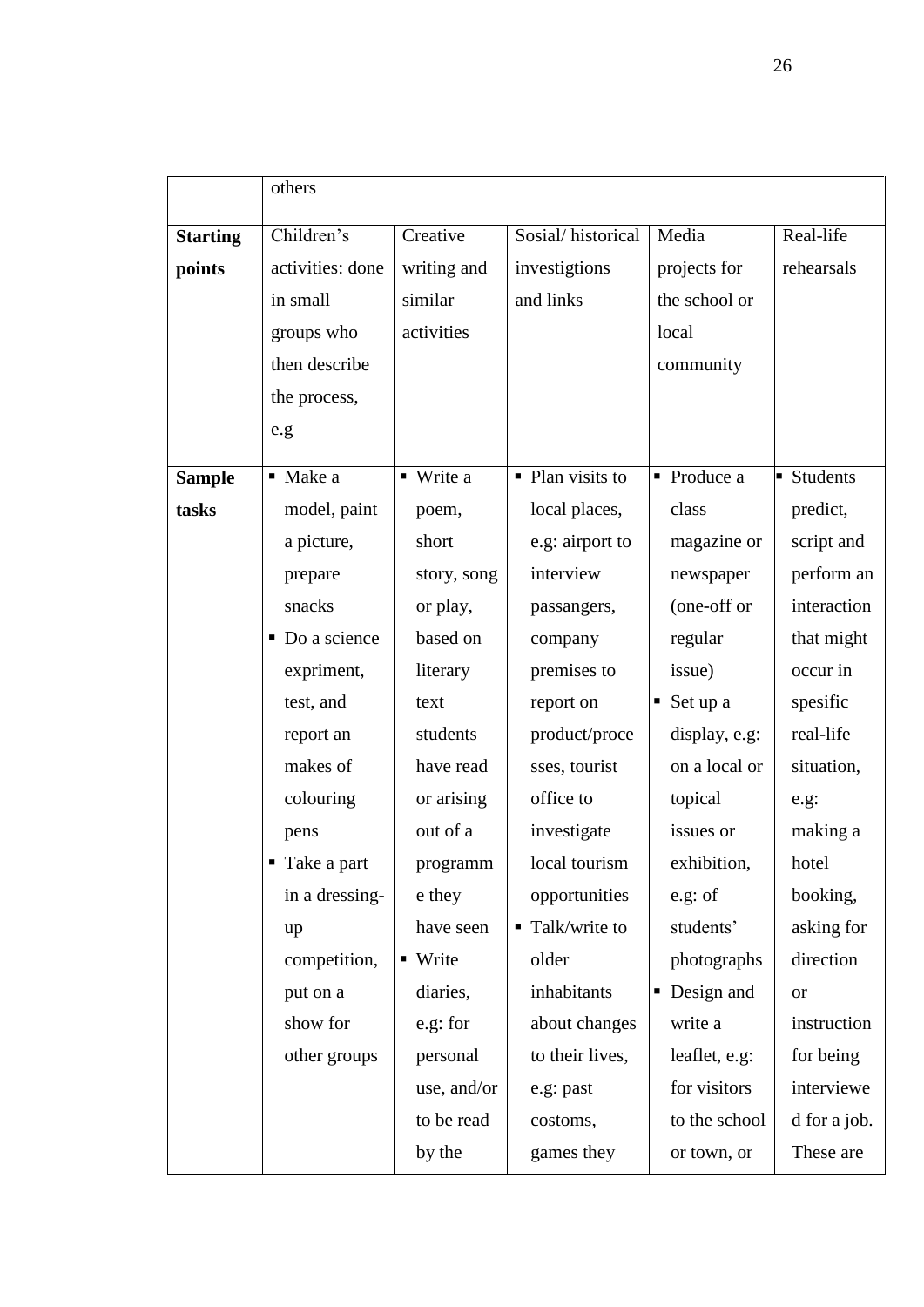|          |                                                                               | teacher but                                      | used to play,                                                                     | an advert,    | then         |  |  |  |
|----------|-------------------------------------------------------------------------------|--------------------------------------------------|-----------------------------------------------------------------------------------|---------------|--------------|--|--|--|
|          |                                                                               | not by                                           | changes in                                                                        | e.g:mfor a    | compared     |  |  |  |
|          |                                                                               | other                                            | eating/leisure                                                                    | local         | with         |  |  |  |
|          |                                                                               | students                                         | habits over                                                                       | product/ente  | spontaneo    |  |  |  |
|          |                                                                               |                                                  | three                                                                             | rtainment     | <b>us</b>    |  |  |  |
|          |                                                                               |                                                  | generations                                                                       | Design,<br>п  | recordings   |  |  |  |
|          |                                                                               |                                                  | Internet and                                                                      | produce and   | of parallel  |  |  |  |
|          |                                                                               |                                                  | email links,                                                                      | record a      | situations   |  |  |  |
|          |                                                                               |                                                  | e.g: with twin                                                                    | short         | or real-life |  |  |  |
|          |                                                                               |                                                  | two towns                                                                         | programme     | circumstan   |  |  |  |
|          |                                                                               |                                                  | overseas,                                                                         | on audio or   | ces.         |  |  |  |
|          |                                                                               |                                                  | overseas                                                                          | video, e.g: a |              |  |  |  |
|          |                                                                               |                                                  | schools,                                                                          | local news    |              |  |  |  |
|          |                                                                               |                                                  | research areas                                                                    | documentar    |              |  |  |  |
|          |                                                                               |                                                  | of interest on                                                                    | y or a short  |              |  |  |  |
|          |                                                                               |                                                  | world wide                                                                        | drama         |              |  |  |  |
|          |                                                                               |                                                  | web                                                                               |               |              |  |  |  |
| Follow-  |                                                                               | • Other groups write a riview of the end product |                                                                                   |               |              |  |  |  |
| up tasks |                                                                               |                                                  | • Learners keep a diary describing their progress on the project, and use this to |               |              |  |  |  |
|          | write a report of how they achieved their product and what they learned, with |                                                  |                                                                                   |               |              |  |  |  |
|          | an evaluation of their work                                                   |                                                  |                                                                                   |               |              |  |  |  |
|          | • Groups make a poster advertising their end product                          |                                                  |                                                                                   |               |              |  |  |  |

As the researcher have known above, The task cycle gives them speaking and writing exposure with opportunities for students to learn from each other. Those task also gives students opportunities to *use* whatever language they have, both in private (where mistakes, hesitations, and approximate renderings do not matter so long as the meaning is clear) and in public (where there is a built-in desire to strive for accuracy of form and meaning, so as not to lose face). Success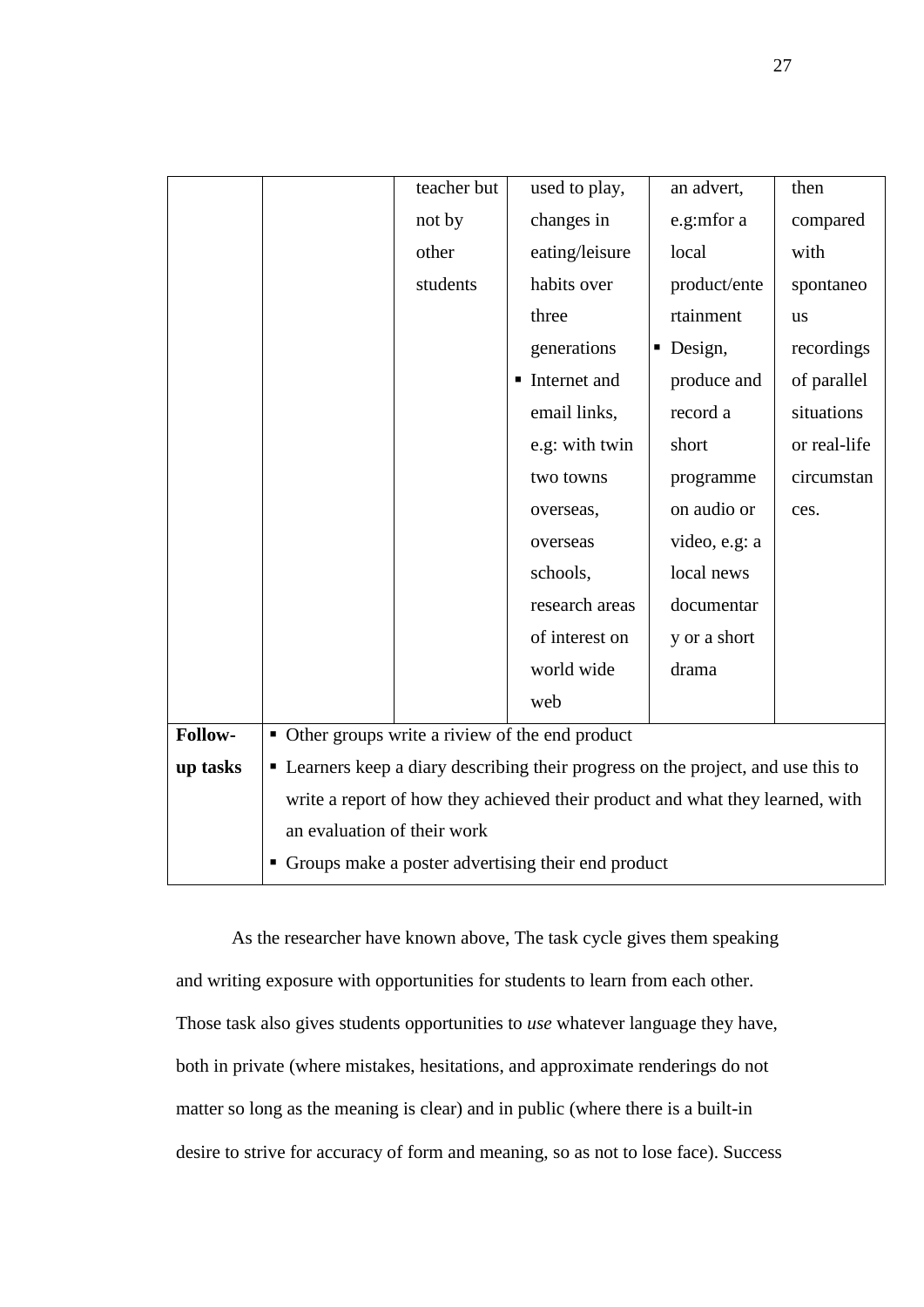in doing those task can increase longer term motivation. Motivation to listen to fluent speakers doing the task is strong too, because in attempting the task, learners will notice gaps in their own language, and will listen carefully to hear how fluent speakers express themselves.

#### **2.8 Research Related with the Implementation of Task for Vocabulary**

The previous study is reviewed in order to avoid imitation. This study is intended to implementing of task for vocabulary at Elementary school. For this study the researcher fines some previous study that has done by previous researcher. According to Thornbury in Tuan"s journal (2002, pp. 93-94) points out that there is a variety of tasks which can be used in order to help move words into long-term memory. They can be divided into five types in order of least cognitively demanding to most demanding: identifying, selecting, matching, sorting, and ranking and sequencing. So that, from those task the teacher should plays an important role in helping students" vocabulary motivated. Nevertheless, When the teacher presents the meaning of the words, they can only become students' passive vocabulary, and students may easily forget them or do not know how to use them properly. Therefore, Students' vocabulary can only be activated effectively if the teacher gives the learners opportunities to practice through vocabulary exercises or activities. Based on Scivener (1994, p. 127), some kinds of practical exercises to help students become more familiar with the words they have learned: matching pictures to words, matching parts of words to other parts, using prefixes and suffixes to build new words from given words, classifying items into lists, using given words to complete vocabulary specific task, filling in